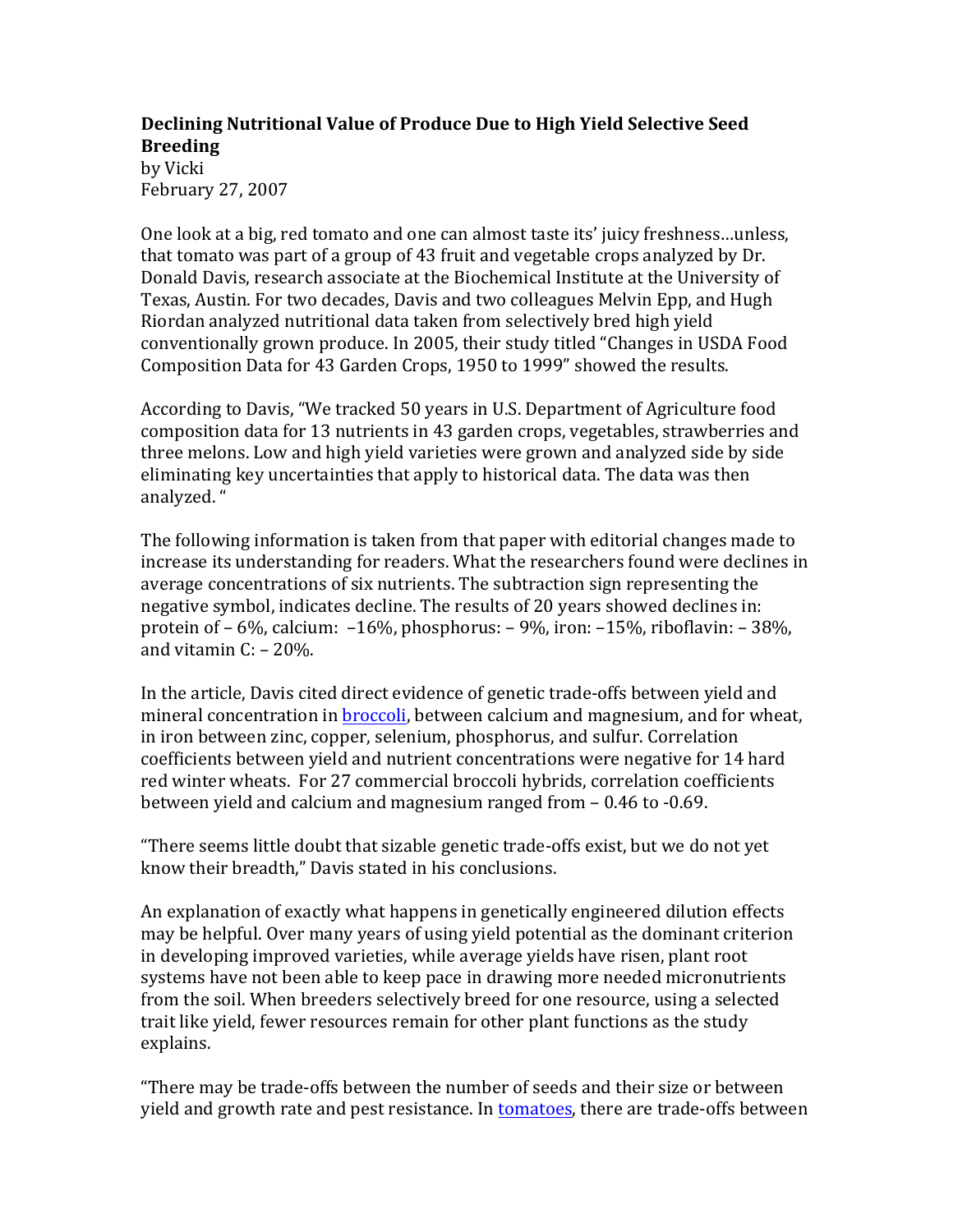yield which is the harvest weight and the dry weight, or between yield or fruit size and vitamin C, and between lycopene which gives tomatoes their the primary color and beta-carotene which is the precursor to vitamin A."

This information on nutritional decline and selective breeding is nothing new to agricultural researchers and scientists. Science journals began publishing writings on nutritional decline over 20 years ago. A 1981 review in "Advances in Agronomy" discussed the widely cited "dilution effect," in which yield-enhancing methods like fertilization and irrigation may decrease nutrient concentrations, an environmental dilution effect. Recently, evidence has emerged that genetically based increases in yield may have the same result, a genetic dilution effect. An explanation of exactly what happens in genetically engineered dilution effects may be helpful. Over many years of using yield potential as the dominant criterion in developing improved varieties, while average yields have risen, plant root systems have not been able to keep pace in drawing more needed micronutrients from the soil. When breeders selectively breed for one resource, using a selected trait like yield, fewer resources remain for other plant functions as the study explains.

Either way, modern crops that grow larger and faster are not necessarily able to acquire nutrients at the same, faster rate, whether by synthesis or from the soil.

In view of all of this, Davis merely contends, "We should not assume that plant composition remains constant as we increase yield."

Farming's bottom line is based on per acre crop yield per harvest. The dry weight of a crop which is the size of a crop, determines its profitability. The yield per acre can increase or decrease based on a variety of factors ranging from weather to pests to soil corrosion or erosion.

When during the 60s' and 70s', major changes in environmental and genetic growing methods came into wide use resulting in higher crop yields, it was seen as an economic boon to farmers especially grain farmers. These methods included fertilization, better irrigation, pest and weed control, increased variety and selective seed breeding. Greatly increased yields of wheat, rice, and maize followed. Little did anyone know that by breeding increased yield, nutritional quality would be compromised. This unintended nutritional side effect was the basis for Davis' study, "Tradeoffs in Agriculture and Nutrition" in March 2005 in "Food Technology".

Chief scientist and sustainable agriculture expert for The Organic Center, Charles Benbrook had this to say about nutritional declines. "Plant breeders could maintain and even increase the nutrient content of most crops. But this goal usually takes a back seat to economic issues," Benbrook said. "Large growers want size and fast growth so they can harvest early. These factors feed into sacrifices in nutritional quality."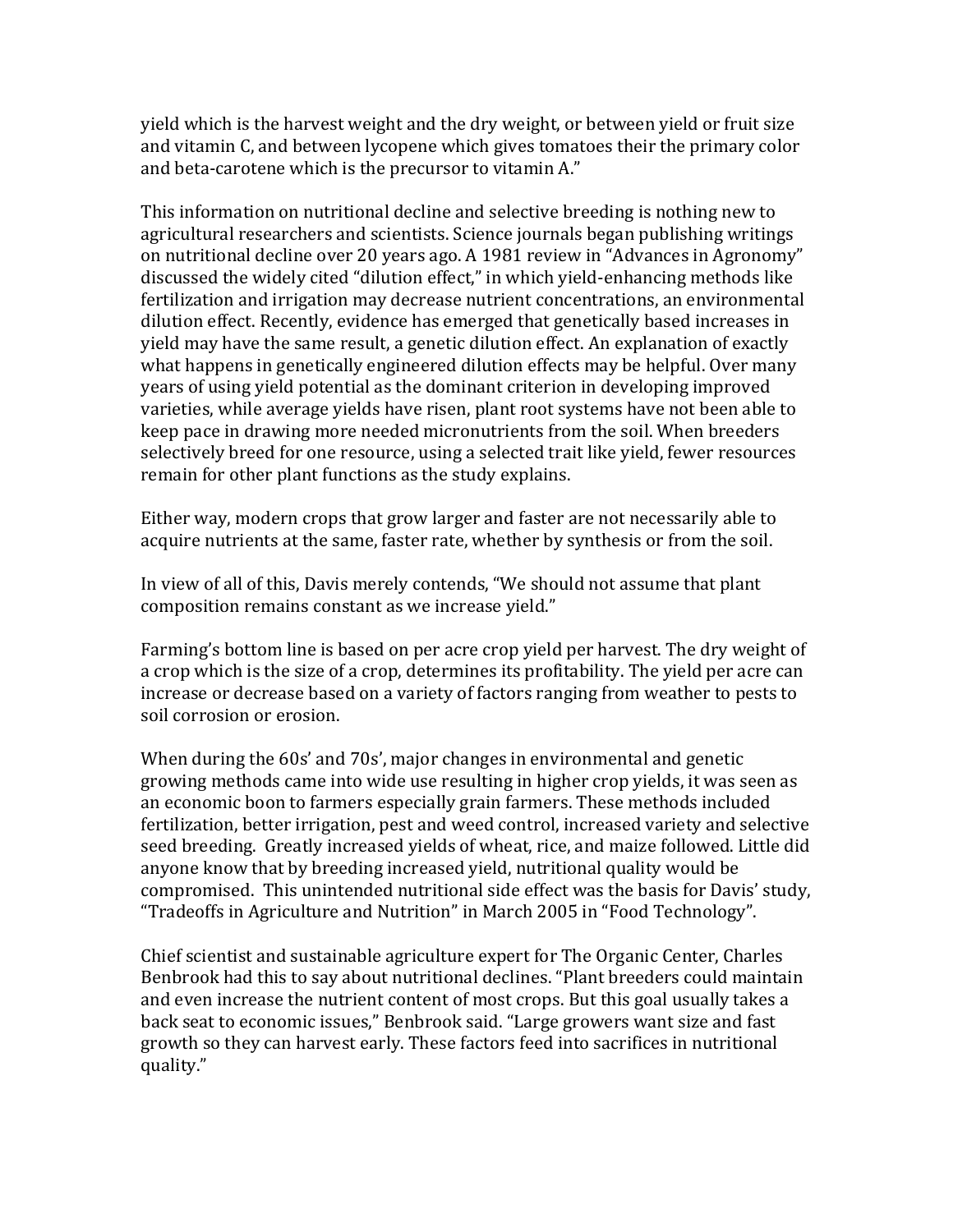Benbrook says farming's dependence upon chemical nitrogen fertilizers means we're getting less for our money.

"Numerous studies have demonstrated that high levels of nitrogen stimulate quick growth and increase crop yields because the fruits and vegetables take up more water. In effect, this means consumers pay more for produce diluted with water. High nitrogen levels make plants grow fast and bulk up with carbohydrates and water. While the fruits these plants produce may be big, they suffer in nutritional quality.

"You can't buy soil quality in a bag any more than you can buy good nutrition in a pill. Unless we understand much more fully what the critical balances are (in natural plants) it's very difficult to import them to the farm in a bag or a bottle." Benbrook said.

The Organic Consumers Association (OCA) is a non-profit that works for fair trade, food safety, organic farming and sustainability. Featured on their website is a Mother Earth News article from 2004. The article documented nutritional declines in meats, poultry, dairy products, fruits and vegetables. The OCA contacted the U.S. Secretary of Agriculture for the official explanation. The secretary was asked if nutritional declines were linked to preventable factors.

The USDA's Agricultural Research Service Director responded on behalf of the Secretary confirming that the nutritional decline findings were true in many, but not all cases. The Director went on to list variables that might be related to these apparent declines but offered no indication that the USDA would be studying the issue further. Recently the same reporters contacted the USDA again to find out any new developments on the matter. The USDA office referred them to their previous response and had no further comment on the subject. Both email and telephone contacts to the USDA were made for this article. No response had been received.

Benbrook has been quoted saying the USDA has a "tacit policy to avoid discussions of differences in food quality and safety that may be a function of how food is grown and processed," Benbrook said. "The Department (USDA) made a political decision when they finalized the national organic rule. They declared that organic food was not nutritionally superior or safer than conventional food, even though there is solid evidence suggesting otherwise. Organic production systems which use slow-release forms of nitrogen produce foods that usually yield denser concentrations of nutrients and deliver consumers a better nutritional bargain per calorie consumed."

The nutritional decline findings alone give reason to eat organic fruits and vegetables and eat more of them. In fact, for nearly all nutrients, organic fruits and vegetables remain our most nutrient-dense foods. When asked the best way for people to buy high quality fruits and vegetables, Davis said, "If the evidence holds up, the only sure remedy available will be going back to older, lower yielding varieties. A few specialty farmers are doing this already, for reasons of flavor, color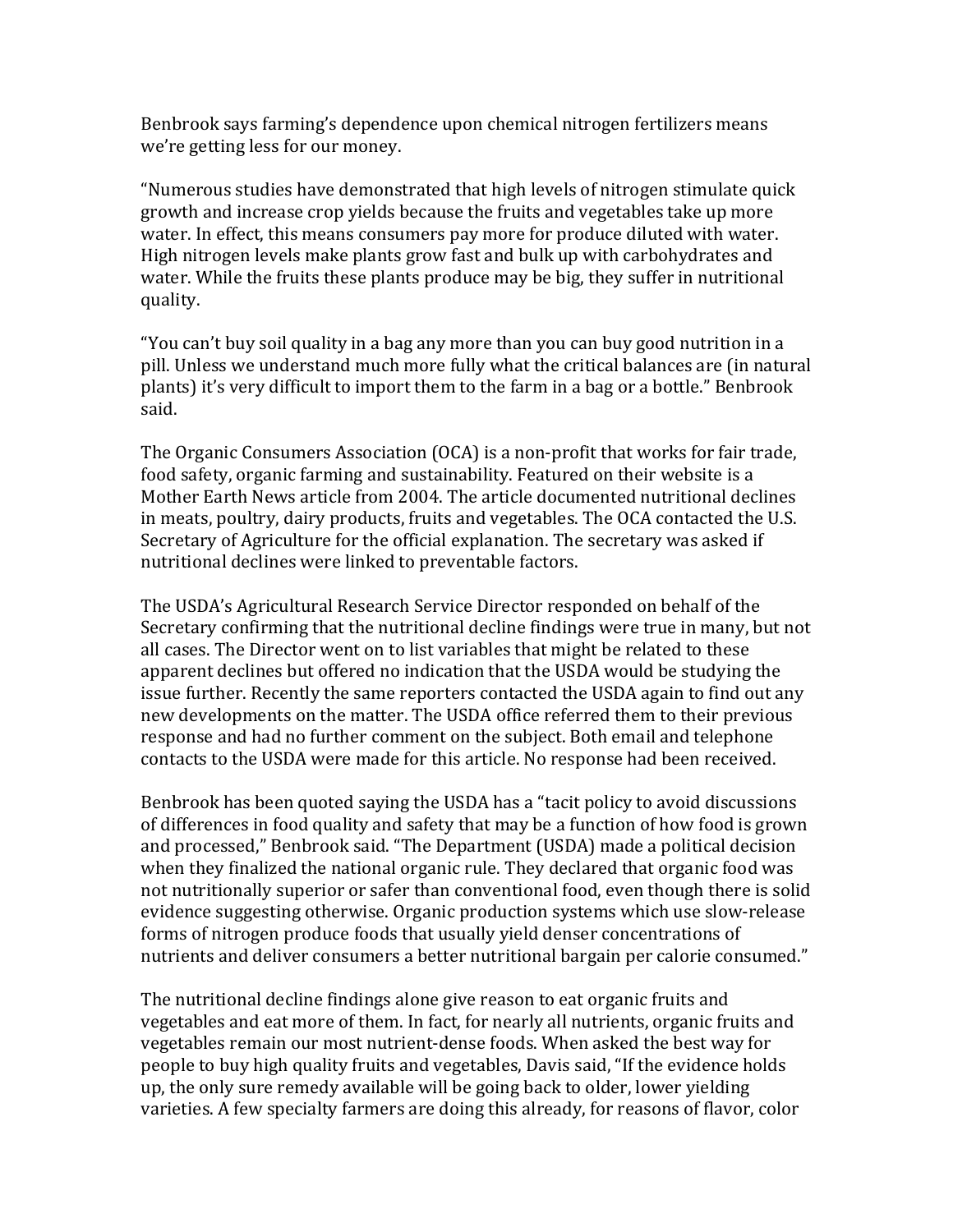and novelty, for example "heirloom" varieties. One thing that might help, when selecting vegetables and fruits at the store, choose the smallest specimens, because they may have smaller dilution effects. I do this, when the pricing is per pound. Wine makers say that the smallest grapes make the best wines."

For a family eating fruits and vegetables, how much more do they need to eat to fulfill USDA nutrition needs?

"The median declines we found from data published in 1950 to 1999 ranged from  $6\%$  to 38%, with an average around 15%. So 15% more vegetables and fruits would theoretically make up the difference, with very little increase in calories. But to reach 5 to 9 servings per day, most Americans would need to make much larger increases," Davis said.

This information makes the updated food pyramid not so much current as reflective of the need for an increase in fruits and vegetables in order to get the same nutritional benefits. Davis was asked his views concerning the USDA food pyramid.

"It's good in many ways. I question the idea, however, that grains, even whole grains, are the best foundation for everyone." Davis said. " Another big problem, but not with the pyramid itself, is that Americans on average don't even come close to the recommendations to limit added sugars, added fats and oils, and white flour and white rice."

"Which brings up another point," Davis emphasized. "For those who are concerned about nutrient losses in foods, and Americans should be concerned, the biggest problem and the most room for improvement is not with our current food crops. It is with what we do to with the major portion of them, calorie-wise after harvest. An amazing two-thirds  $(2/3)$  of American calories, on average come from depleted, man-made sources such as purified sugars, added fats and oils, white flour, white rice, and distilled liquor," Davis said. "All of these items have suffered much deeper and broader nutrient losses than the nutrient declines we and others report in vegetables and fruits."

"The remedy is available now to everyone, with no change in agricultural methods: Eat more whole foods, with the nutrients they had when they grew, and much less of these badly depleted, non-whole foods that never existed in nature. This is a very old message that most Americans don't readily welcome or don't think is important."

Davis was asked how he would reorganize the current system of corporate farming to make it nutritionally better for consumers. Davis was clear, "I think the way for this to happen is for aware consumers to be willing to pay more for foods that are grown in ways that they prefer. These preferences can involve higher levels of nutrients and phytochemicals where they can be documented. Fruits and vegetables